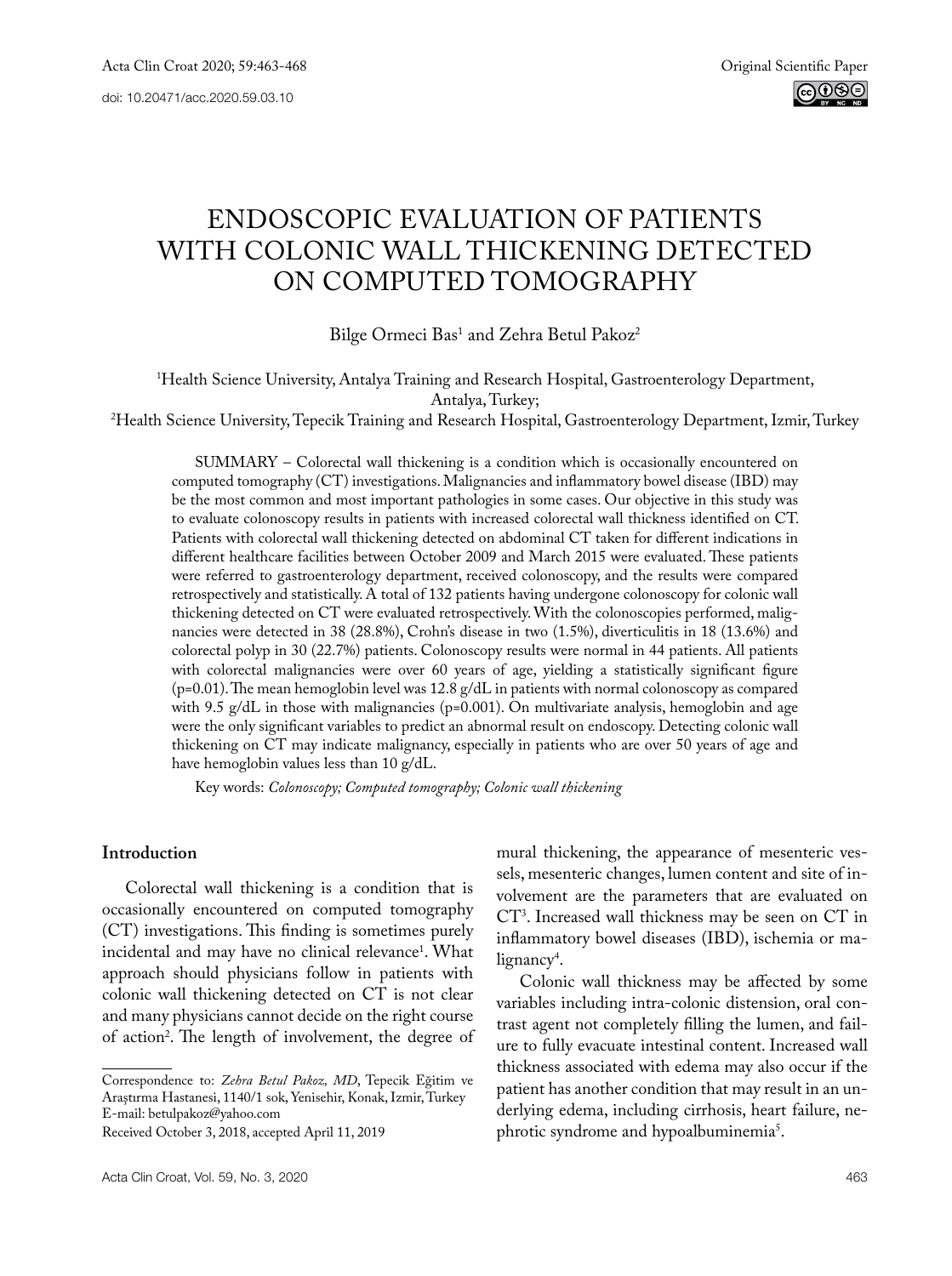In measurements of the gastrointestinal (GI) system wall thickness, the length of the involved segment together with the extent of wall thickening may provide preliminary information on the underlying condition. The involved segment being less than 5 cm is usually interpreted as malignancy, whereas if it is longer than 10 cm, it is considered to indicate IBD, ischemic colitis or infectious colitis. Involvements of 5 to 10 cm in length are interpreted as diverticulitis, Crohn's disease or ischemic colitis. Thickening along the whole colon and alllayer involvement also indicate primarily  $\mathrm{IBD}^\circ.$ 

Sometimes there is no pathology in patients with increased GI wall thickness, while occasionally malignancies and IBD may be the most common and most important pathologies in some cases'. In addition to colonic wall thickness, the presence of filling defects in the intraluminal soft tissue, thinning of the adipose tissue surrounding the intestines, pathologic lymph nodes and tendency of wall thickness to increase on the follow-up imaging performed at least one month later suggests primarily a malignancy<sup>s</sup>.

Despite these findings, there is no algorithm to guide the physician on what to base their strategy or how to determine it. Our objective in this study was to evaluate colonoscopy results in patients with increased colorectal wall thickness identified on CT.

## **Patients and Methods**

## *Study population*

Patients with colorectal wall thickening detected on abdominal CT taken for different indications in different healthcare facilities between October 2009 and March 2015 were evaluated. These patients were referred to the gastroenterology department, received colonoscopy and the results were compared retrospectively. Demographic data, hemoglobin values, CT data and endoscopy results of the patients included in the study were recorded. An informed consent was obtained from all patients.

Indications for CT examination were as follows: abdominal pain, rectal bleeding, patients who had defecation changes and did not accept colonoscopy in the first place, and symptoms such as nausea, bloating and weight loss.

Colorectal wall thickening was defined as follows: ≥3 mm for the colon and ≥5 mm for the rectum were considered as increased wall thickness.

All patients started juicy diet 3 days before colonoscopy. At 7.00 pm and 9.00 pm on the day before the treatment, they drank 150 mL of sennoside A-B and applied 210 mL of sodium dihydrogen phosphate half an hour before the procedure.

Patients with known prior GI system pathology (malignancy, IBD, etc.), as well as those with conditions that may result in GI thickening secondary to edema, such as heart failure, cirrhosis, nephrotic syndrome and hypoalbuminemia, were excluded from the study. In addition, the results of patients whose colonic evacuation was not complete during colonoscopy were not included in the evaluation.

#### *Statistical analysis*

Statistical analyses were performed using the SPSS 21.0 software in this study. Patient demographic and clinical characteristics were expressed as mean ± standard deviation (SD), median and percentage. Parametric data were evaluated using Student's t-test and nonparametric data with Mann-Whitney U and  $\chi^2$  tests. Statistical significance was set at p<0.05.

## **Results**

A total of 132 patients having undergone colonoscopy for colonic wall thickening detected on CT were evaluated retrospectively. There were 67 (50.7%) men and 65 (49.2%) women, median age 61±4.6 (37-80) years. With the colonoscopies performed, malignancies were detected in 38 (28.8%), Crohn's disease in two (1.5%), diverticulitis in 18 (13.6%) and colorectal polyp in 30 (22.7%) patients. Colonoscopy results were normal in 44 (33.3%) patients (Table 1).

All patients with colorectal malignancies were over 60 years of age, which was statistically significant (p=0.01). Median age of patients with Crohn's disease was significantly younger as compared to patients with normal colonoscopic findings (p=0.01) (Table 2).

The mean hemoglobin level was 12.8 g/dL in patients with normal colonoscopy compared with 9.5 g/ dL in those with malignancies (p=0.001). The mean hemoglobin was 12.0 g/dL in patients with polyp compared with 12.8 g/dL in normal patients, yielding a statistically significant difference (p=0.007). In patients with diverticulitis and Crohn's disease, the mean hemoglobin levels were significantly different from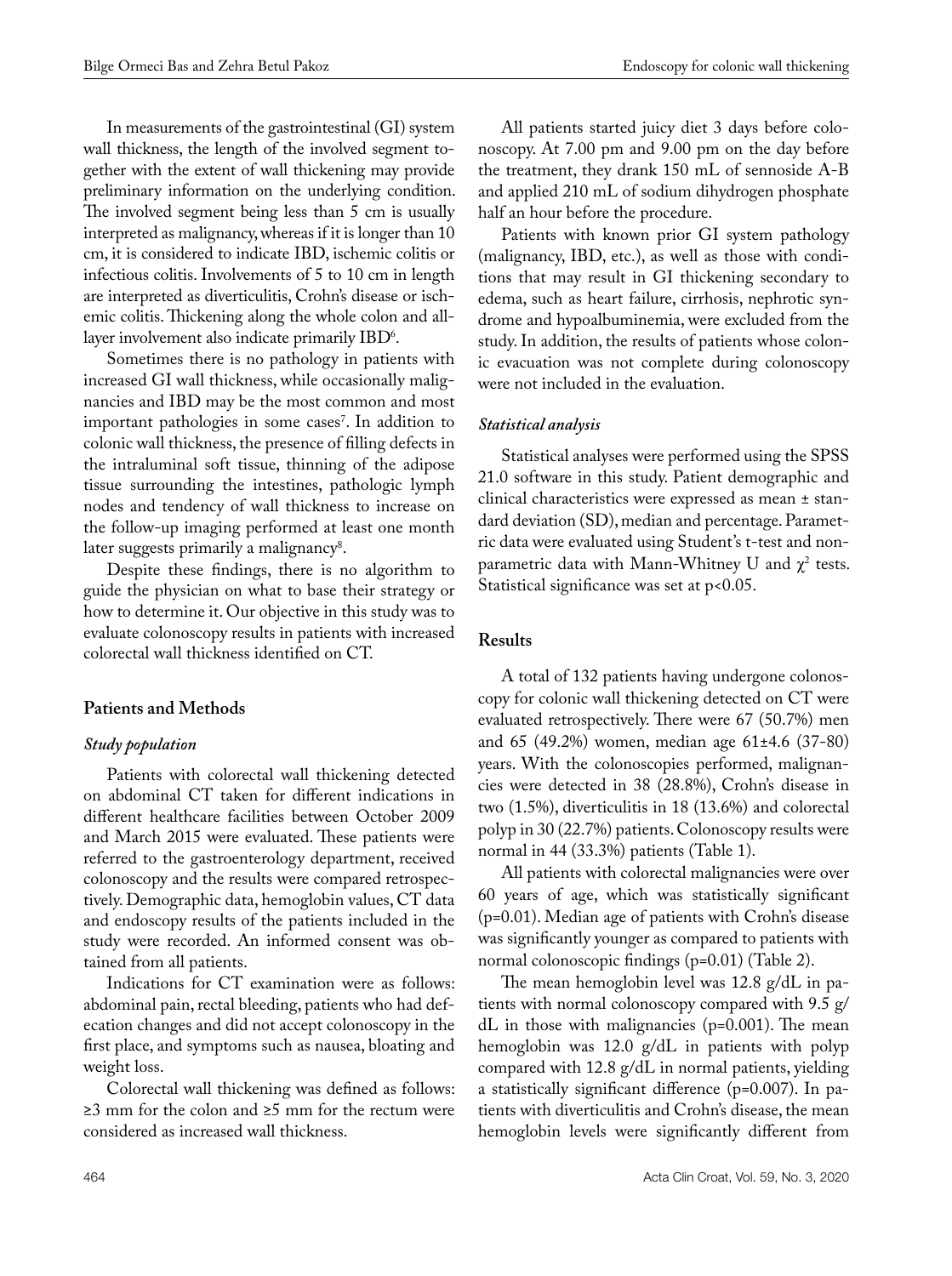|                       | Number of patients           |
|-----------------------|------------------------------|
|                       | $N = 132$                    |
| Age (years)           | $61+4.6$                     |
| Sex (female/male)     | 65/67                        |
| Hemoglobin $(g/dL)$   | $11.7 \pm 0.5 \text{ mg/dL}$ |
| Symptom on admission: |                              |
| Abdominal pain        | 39 (29.5%)                   |
| Rectal bleeding       | 17 (12.8%)                   |
| Bloating              | $3(2.3\%)$                   |
| Weight loss           | 33 (25.0%)                   |
| Defecation changes    | 26 (19.7%)                   |
| Nausea                | 14 (10.6%)                   |
| Condition:            |                              |
| Colon cancer          | 38 (28.8%)                   |
| Crohn's disease       | $2(1.5\%)$                   |
| Diverticulitis        | 18 (13.6%)                   |
| Polyp                 | 30 (22.7%)                   |
| Normal                | 44 (33.3%)                   |

*Table 1. Demographic findings and colonoscopy results in patients with colonic wall thickness detected on computed tomography examination*

*Table 2. Mean patient age distribution according to location and condition in patients having undergone colonoscopy* 

| Colonoscopy result | Mean age (years) | D                                      |
|--------------------|------------------|----------------------------------------|
| Normal             | 57.7             |                                        |
| Malignancy         | 69.3             |                                        |
| Crohn's disease    | 37.5             | $p=0.01^*$<br>$p=0.01^*$<br>$p=0.09^*$ |
| Diverticulitis     | 63.7             |                                        |
| Polyp              | 59.2             | $p=0.257$ *                            |

\* Compared to patients with normal colonoscopy findings

*Table 3. Colonoscopy results and mean hemoglobin levels by location in patients having undergone colonoscopy*

| Colonoscopy result | Hemoglobin level     | D                        |
|--------------------|----------------------|--------------------------|
| Normal             | $12.8 \text{ mg/dL}$ |                          |
| Malignancy         | $9.5 \text{ mg/dL}$  | $p=0.001$ <sup>*</sup>   |
| Crohn's disease    | $12.0$ mg/dL         | $\int_{\text{p=0.01}^*}$ |
| Diverticulitis     | $12.1 \text{ mg/dL}$ | $p=0.01$ <sup>*</sup>    |
| Polyp              | $12.0$ mg/dL         | $p=0.007$ *              |

\* Compared to patients with normal colonoscopy findings

those recorded in patients with normal colonoscopy (12.1 *vs*. 12.0 *vs*. 12.8 g/dL; p=0.01) (Table 3).

On multivariate analysis, hemoglobin and age were the only significant variables to predict an abnormal result of endoscopy.

# **Discussion**

The rates with which pathologies are identified by endoscopic investigations after GI wall thickness was detected with imaging methods vary considerably across healthcare facilities. In a study in our country, malignancies or polyps larger than 1 cm were initially considered in 224 of 505 (44.4%) patients evaluated with CT, and colonoscopic follow-up confirmed the initial diagnosis in 204 (40.2%) (malignancy in 192 and polyps in 12) patients. In the same study, colonic wall thickening was considered to be indicating IBD in 214 (42.4%) patients, and colonoscopic follow-up demonstrated  $IBD$  in all of these patients  $(100\%)^3$ . The sensitivity and specificity of CT in detecting neoplastic pathology were quite high (95.6% and 90.4%, respectively) in this study. In the same study, the sensitivity and specificity of detecting IBD were greater, i.e. 97.2% and 97.9%, respectively. Relative to these quite successful rates in this study, the sensitivity of radiological imaging was lower in our study. This difference between units may be associated with the contrast agent used and the extent of how successfully the patients accomplished bowel evacuation, as well as the experience of the radiologist, particularly considering digestive system imaging.

In a study by Colvin *et al*. 9 , the sensitivity and specificity of CT in detecting colon cancer were 100% and 95.7%, respectively. In another study by Stermer *et al*. 10 with 94 patients, wall thickening was detected by CT in 48 patients, with follow-up colonoscopy identifying pathologies in 34 (26 malignant and 8 benign) patients. The figures reported in this study are closer to those in our study. In a study by Nicholson *et al*. 11 with 94 patients, pathology was not observed in only 11%, while malignancies were observed in 26% and adenoma in 25% of study patients.

In a meta-analysis by Horsthuis *et al*. 12, there were quite high rates of success with 84.3% sensitivity and 95.1% specificity in patients with IBD. Only two patients were diagnosed with IBD in our study. This small number precluded statistical analysis.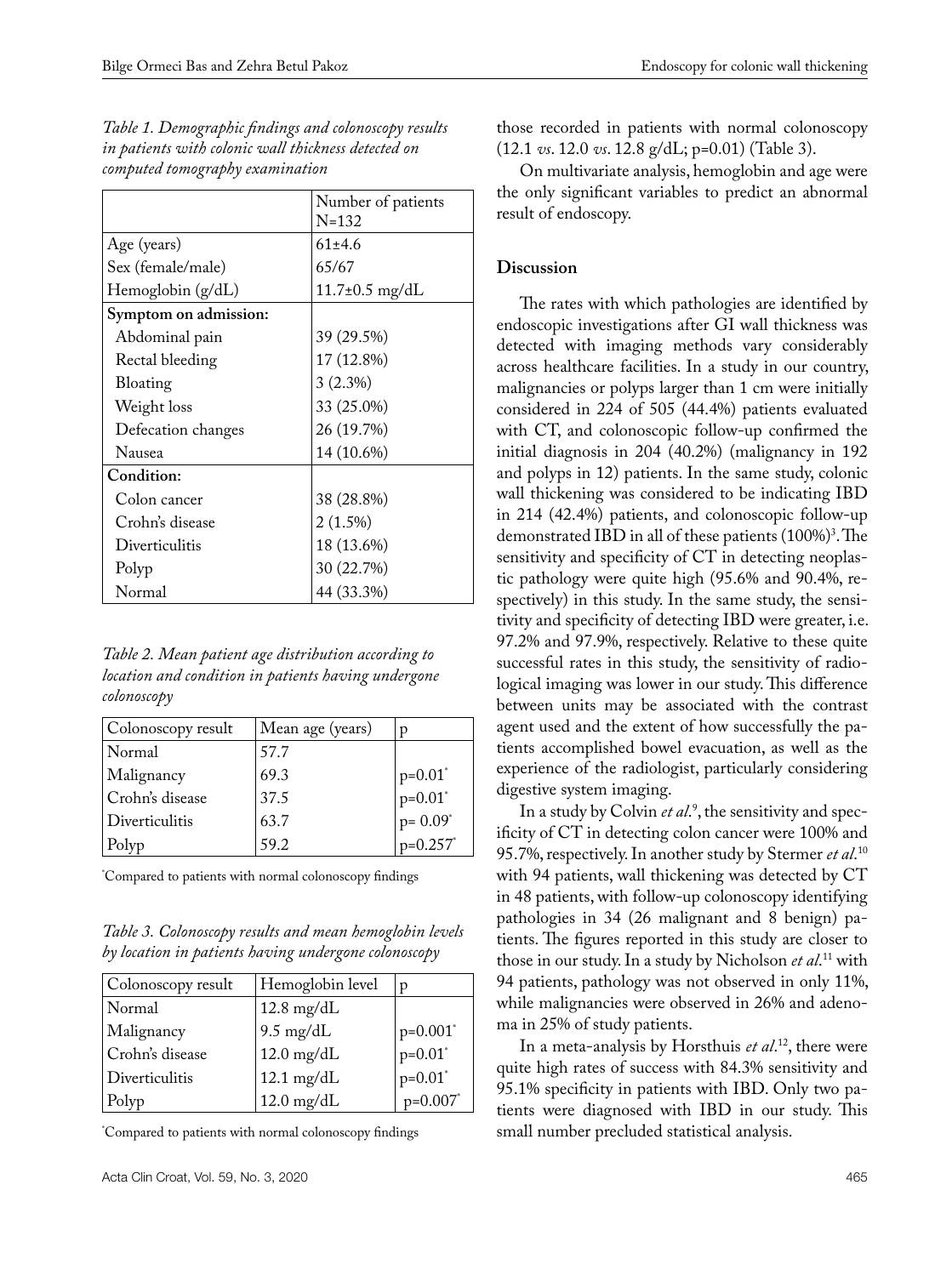In a meta-analysis of patients with detected diverticulitis, 95% sensitivity and 96% specificity are reported for colonoscopy<sup>13</sup>. It has been reported that diverticulitis was identified in 60% of patients aged >60 and in 10%-25% of those aged  $<62^{14}$ . Given these figures, one may expect that diverticulitis should be detected more often. However, in our study, diverticulitis was identified in 18 patients but it was not considered as an initial diagnosis in any of these patients and only colonic wall thickening was reported as a result of CT procedure, therefore we could not provide sensitivity data. In another study, 394 patients were diagnosed with acute diverticulitis clinically and with CT but malignancy was identified in 2.7% of these patients as a result of colonoscopy. Other patients received surgical or medical treatment for acute diverticulitis diagnosis<sup>15</sup>.

On CT in patients with pseudomembranous colitis due to *Clostridium difficile* infection, colonic wall thickness varied between 0.5 mm and 16 mm<sup>16,17</sup>. In patients with wall thickening due to ischemic colitis, thickness, as identified by CT, ranged between 6 mm and 17.5 mm and the mean value measured was 10.5 mm18. Ischemic or pseudomembranous colitis was not seen in our patients.

In a study by Al-Kowaiter *et al*., colonoscopy was found to be normal in only 24% of 76 symptomatic patients with colonic wall thickening with no history of GI disease. IBD was identified in 20% and infectious colitis in 18%. The rate of detecting malignancy was 8%19.

When colonoscopy results were analyzed according to the location where pathology was detected, cecum (43.9%) and rectum (34.8%) were the colonic sites where thickening was most frequently observed. More effective cleaning by using an additional enema for rectal cleaning prevents misinterpretation of fecesstained areas as wall thickening. Failure to clean the cecum completely can lead to false observation of wall thickening in that area. Difference in the rates of detecting pathologies in the cecum and rectum may be associated with the cleanness of these areas.

The GI system wall thickness identified incidentally during imaging procedures performed for different reasons is clinically relevant. Mortality rates from colon cancer have been shown to increase in men and women<sup>20</sup>. Therefore, a pathology is more likely to be detected in elderly patients with low hemoglobin value.

The rate at which colonic thickness was detected, along with associated pathologies other than malignancies, which were significant and required treatment was 66.7%. After malignancy, polyps with 22.7% were the most frequent condition, followed by other digestive system diseases including IBD and diverticulitis.

Our study had some limitations. First, the study had a retrospective design. In addition, a greater number of patients would have increased statistical reliability. Another limitation was that thickness of the wall was indicated on tomography but the millimeter measurement of the thickness was not recorded.

Computed tomography is in particular effective in GI system conditions such as malignancy, IBD and diverticulitis. However, there are significant differences in establishing specific diagnosis among healthcare facilities depending on good bowel cleaning by patients and personal experience of the radiologist. Therefore, we believe that endoscopic examination is necessary in patients in whom GI system wall thickening was observed and who are elderly and have low hemoglobin levels.

In conclusion, benign or malignant lesions of the colon may cause wall thickening on CT. Detecting colonic wall thickening on CT may indicate a malignancy, especially in patients aged over 50 years with hemoglobin values less than 10 g/dL. We believe that more careful evaluating of these patients with endoscopic methods may be important for early diagnosis. Studies to be performed in a large number of patients will provide clearer information on the results in patients having been diagnosed with colon wall thickness on tomography.

# **References**

- 1. Padda M, Vadgama J, Sandhu P, Dev A, Giannikopoulus I. Clinical significance of incidental colorectal wall thickening on computed tomography scan in African-American and Hispanic patients. Dig Dis Sci. 2007;52:3159-64. doi: 10.1007/ s10620-006-9639-6
- 2. Wolff JH, Rubin A, Potter JD, Lattimore W, Resnick MB, Murphy BL, Moss SF. Clinical significance of colonoscopic findings associated with colonic thickening on computed tomography: is colonoscopy warranted when thickening is detected? J Clin Gastroenterol. 2008;42:472-5. doi: 10.1097/ MCG.0b013e31804c7065
- 3. [İnce AT](https://www.ncbi.nlm.nih.gov/pubmed/?term=%C4%B0nce AT%5BAuthor%5D&cauthor=true&cauthor_uid=25550962), [Baysal B,](https://www.ncbi.nlm.nih.gov/pubmed/?term=Baysal B%5BAuthor%5D&cauthor=true&cauthor_uid=25550962) [Kayar Y,](https://www.ncbi.nlm.nih.gov/pubmed/?term=Kayar Y%5BAuthor%5D&cauthor=true&cauthor_uid=25550962) [Arabacı E,](https://www.ncbi.nlm.nih.gov/pubmed/?term=Arabac%C4%B1 E%5BAuthor%5D&cauthor=true&cauthor_uid=25550962) [Bilgin M,](https://www.ncbi.nlm.nih.gov/pubmed/?term=Bilgin M%5BAuthor%5D&cauthor=true&cauthor_uid=25550962) [Hamdard J](https://www.ncbi.nlm.nih.gov/pubmed/?term=Hamdard J%5BAuthor%5D&cauthor=true&cauthor_uid=25550962), [Yay A,](https://www.ncbi.nlm.nih.gov/pubmed/?term=Yay A%5BAuthor%5D&cauthor=true&cauthor_uid=25550962) [Şentürk H](https://www.ncbi.nlm.nih.gov/pubmed/?term=%C5%9Eent%C3%BCrk H%5BAuthor%5D&cauthor=true&cauthor_uid=25550962). Comparison of tomographic and colono-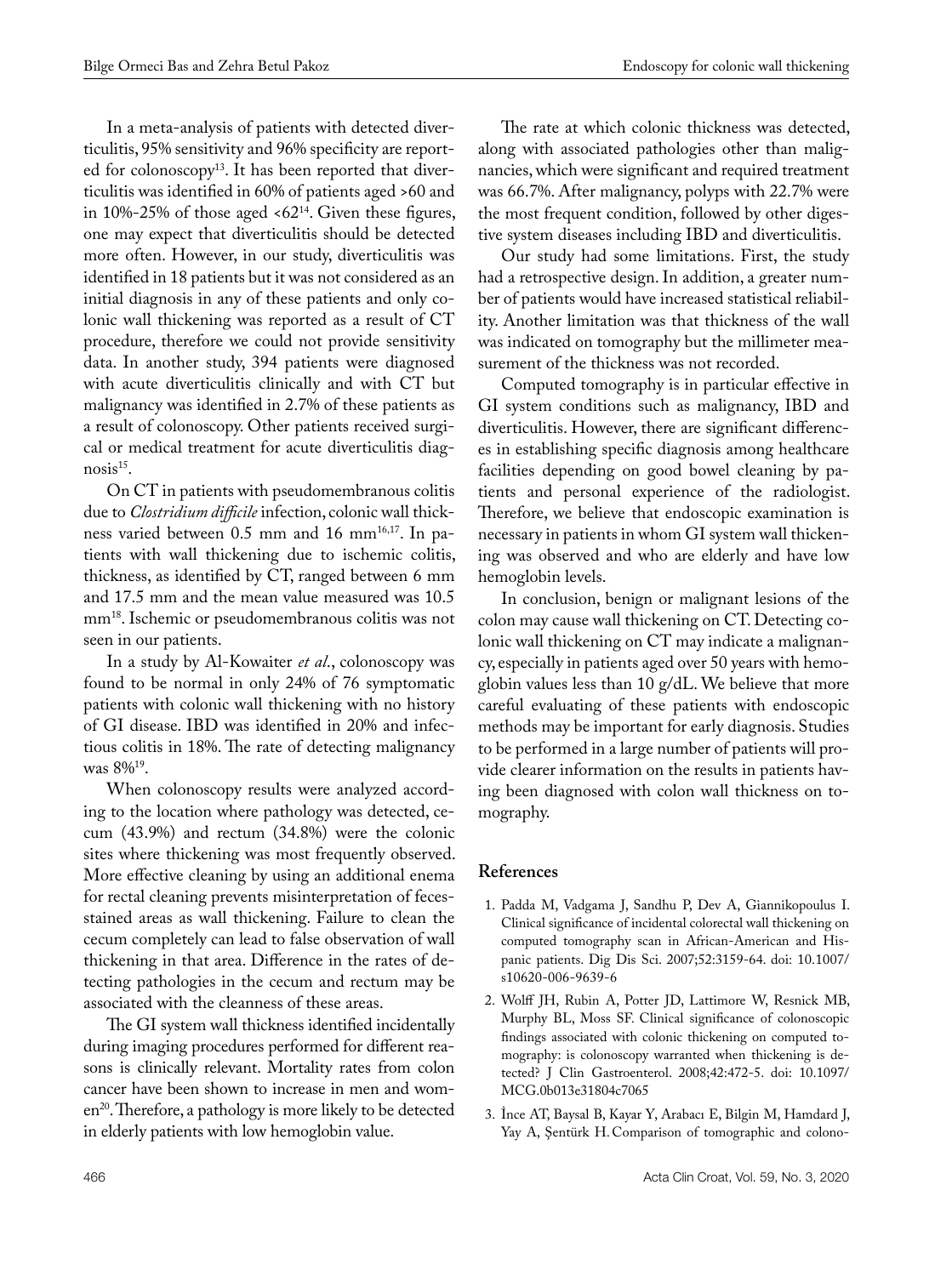scopic diagnoses in the presence of colonic wall thickening. [Int](https://www.ncbi.nlm.nih.gov/pubmed/?term=Comparison+of+tomographic+and+colonoscopic++diagnoses+in+the+presence+of+colonic+wall+thickening) [J Clin Exp Med.](https://www.ncbi.nlm.nih.gov/pubmed/?term=Comparison+of+tomographic+and+colonoscopic++diagnoses+in+the+presence+of+colonic+wall+thickening) 2014 15;7(11):4413-9.

- 4. Desai RK, Tagliabue JR, Wegryn SA, Einstein DM. CT evaluation of wall thickening in the alimentary tract. Radiographics. 1991;11:771-83. doi: [10.1148/radiographics.11.5.1947313](https://doi.org/10.1148/radiographics.11.5.1947313)
- 5. Karim MS, Miranda MC, Shamma'a JM, Goebel SU, Sundaram U. Utility of upper endoscopy and colonoscopy in evaluating gastrointestinal luminal wall thickening found on computed tomography. W V Med J. 2010;106:16-9.
- 6. Harisinghani MG, Wittenberg J, Blake MA, Chen S, Jhaveri K, Mueller PR. Halo sign: useful CT sign for differentiating benign from malignant colonic disease. Clin Radiol. 2003; 58:306-10. doi: [10.1016/S0009-9260\(02\)00520-2](https://doi.org/10.1016/S0009-9260(02)00520-2)
- 7. Tellez-Avila FI, García-Osogobio S, Chavez-Tapia NC, [Ramirez-Luna MA](https://www.ncbi.nlm.nih.gov/pubmed/?term=Ramirez-Luna MA%5BAuthor%5D&cauthor=true&cauthor_uid=19118429), [Franco-Guzman A](https://www.ncbi.nlm.nih.gov/pubmed/?term=Franco-Guzman A%5BAuthor%5D&cauthor=true&cauthor_uid=19118429), [Sosa-Lozano A,](https://www.ncbi.nlm.nih.gov/pubmed/?term=Sosa-Lozano A%5BAuthor%5D&cauthor=true&cauthor_uid=19118429) [Giovannini M.](https://www.ncbi.nlm.nih.gov/pubmed/?term=Giovannini M%5BAuthor%5D&cauthor=true&cauthor_uid=19118429) Utility of endoscopy in patients with incidental gastrointestinal luminal wall thickening detected with CT. Surg Endosc. 2009;23:2191-6. doi: 10.1007/s00464-008- 0274-5
- 8. Choi SJ, Kim HS, Ahn SJ, Jeong YM, Choi HY. Evaluation of the growth pattern of carcinoma of colon and rectum by MDCT. Acta Radiol. 2013;54:487-92. doi: 10.1177/02841 85113475923
- 9. Colvin H, Lukram A, Sohail I, Chung KT, Jehangir E, Berry J, Babu H, Hinson F. The performance of routine computed tomography for the detection of colorectal cancer. Ann R Coll Surg Engl. 2013;95:473-6. doi: 10.1308/003588413X1362996 0049072
- 10. Stermer E, Lavy A, Rainis T, Goldstein O, Keren D, Zeina AR. Incidental colorectal computed tomography abnormalities: would you send every patient for a colonoscopy? Can J Gastroenterol. 2008;22:758-60. doi: [10.1155/2008/901250](http://dx.doi.org/10.1155/2008/901250)
- 11. Nicholson BD, Hyland R, Rembacken BJ, [Denyer M,](https://www.ncbi.nlm.nih.gov/pubmed/?term=Denyer M%5BAuthor%5D&cauthor=true&cauthor_uid=21359889) [Hull](https://www.ncbi.nlm.nih.gov/pubmed/?term=Hull MA%5BAuthor%5D&cauthor=true&cauthor_uid=21359889) [MA](https://www.ncbi.nlm.nih.gov/pubmed/?term=Hull MA%5BAuthor%5D&cauthor=true&cauthor_uid=21359889), [Tolan DJ](https://www.ncbi.nlm.nih.gov/pubmed/?term=Tolan DJ%5BAuthor%5D&cauthor=true&cauthor_uid=21359889). Colonoscopy for colonic wall thickening at computed tomography: a worthwhile pursuit? Surg Endosc. 2011;25:2586-91. doi: 10.1007/s00464-011-1591-7
- 12. Horsthuis K, Bipat S, Bennink RJ, Stoker J. Inflammatory bowel disease diagnosed with the US, MR, scintigraphy, and CT: a meta-analysis of prospective studies. Radiology. 2008; 247:64-79. doi: 10.1148/radiol.2471070611
- 13. Andeweg CS, Wegdam JA, Groenewoud J, van der Wilt GJ, van Goor H, Bleichrodt RP. Toward an evidence-based step-up approach in diagnosing diverticulitis. Scand J Gastroenterol. 2014;49:775-84. doi: 10.3109/00365521.2014.908475
- 14. Heise CP. Epidemiology and pathogenesis of diverticular disease. J Gastrointest Surg. 2008;12:1309-11. doi: 10.1007/ s11605-008-0492-0
- 15. Sallinen V, Mentula P, Leppäniemi A. Risk of colon cancer after computed tomography-diagnosed acute diverticulitis: is routine colonoscopy necessary? Surg Endosc. 2014;28:961-6. doi: 10.1007/s00464-013-3257-0
- 16. Srisajjakul S, Prapaisilp P, Kijsawat N. Multidetector computed tomography features of positive endoscopic or toxin assay Clostridium difficile colitis. J Med Assoc Thai. 2013;96:477-84.
- 17. Valiquette L, Pépin J, Do XV, Nault V, Beaulieu AA, Bédard J, Schmutz G. Prediction of complicated Clostridium difficile infection by pleural effusion and increased wall thickness on computed tomography. Clin Infect Dis. 2009;49:554-60. doi: 10.1086/600879
- 18. Mazzei MA, Guerrini S, Cioffi Squitieri N, Imbriaco G, Chieca R, Civitelli S, Savelli V, Mazzei FG, Volterrani L. Magnetic resonance imaging: is there a role in clinical management for acute ischemic colitis? World J Gastroenterol. 2013;19: 1256-63. doi: 10.3748/wjg.v19.i8.1256
- 19. [Al-Khowaiter SS](http://www.ncbi.nlm.nih.gov/pubmed/?term=Al-Khowaiter SS%5BAuthor%5D&cauthor=true&cauthor_uid=23142403), [Brahmania M,](http://www.ncbi.nlm.nih.gov/pubmed/?term=Brahmania M%5BAuthor%5D&cauthor=true&cauthor_uid=23142403) [Kim E,](http://www.ncbi.nlm.nih.gov/pubmed/?term=Kim E%5BAuthor%5D&cauthor=true&cauthor_uid=23142403) [Madden M,](http://www.ncbi.nlm.nih.gov/pubmed/?term=Madden M%5BAuthor%5D&cauthor=true&cauthor_uid=23142403) [Harris](http://www.ncbi.nlm.nih.gov/pubmed/?term=Harris A%5BAuthor%5D&cauthor=true&cauthor_uid=23142403) [A,](http://www.ncbi.nlm.nih.gov/pubmed/?term=Harris A%5BAuthor%5D&cauthor=true&cauthor_uid=23142403) [Yoshida EM](http://www.ncbi.nlm.nih.gov/pubmed/?term=Yoshida EM%5BAuthor%5D&cauthor=true&cauthor_uid=23142403), Gray JR. Clinical and endoscopic significance of bowel-wall thickening reported on abdominal computed tomographies in symptomatic patients with no history of gastrointestinal disease. [Can Assoc Radiol J.](http://www.ncbi.nlm.nih.gov/pubmed/23142403) 2014;65(1):67-70. doi: 10.1016/j.carj.2012.01.002
- 20. Tripković I, [Strnad M](https://www.ncbi.nlm.nih.gov/pubmed/?term=Strnad M%5BAuthor%5D&cauthor=true&cauthor_uid=20405638), [Polić-Vižintin M,](https://www.ncbi.nlm.nih.gov/pubmed/?term=Poli%C4%87-Vizintin M%5BAuthor%5D&cauthor=true&cauthor_uid=20405638) [Mulić R](https://www.ncbi.nlm.nih.gov/pubmed/?term=Muli%C4%87 R%5BAuthor%5D&cauthor=true&cauthor_uid=20405638), [Tripković I,](https://www.ncbi.nlm.nih.gov/pubmed/?term=Tripkovi%C4%87 I%5BAuthor%5D&cauthor=true&cauthor_uid=20405638) [Rakuljić M.](https://www.ncbi.nlm.nih.gov/pubmed/?term=Rakulji%C4%87 M%5BAuthor%5D&cauthor=true&cauthor_uid=20405638) Colorectal cancer in the Split-Dalmatia County. [Acta Clin Croat.](https://www.ncbi.nlm.nih.gov/pubmed/20405638) 2009;48(4):423-6.